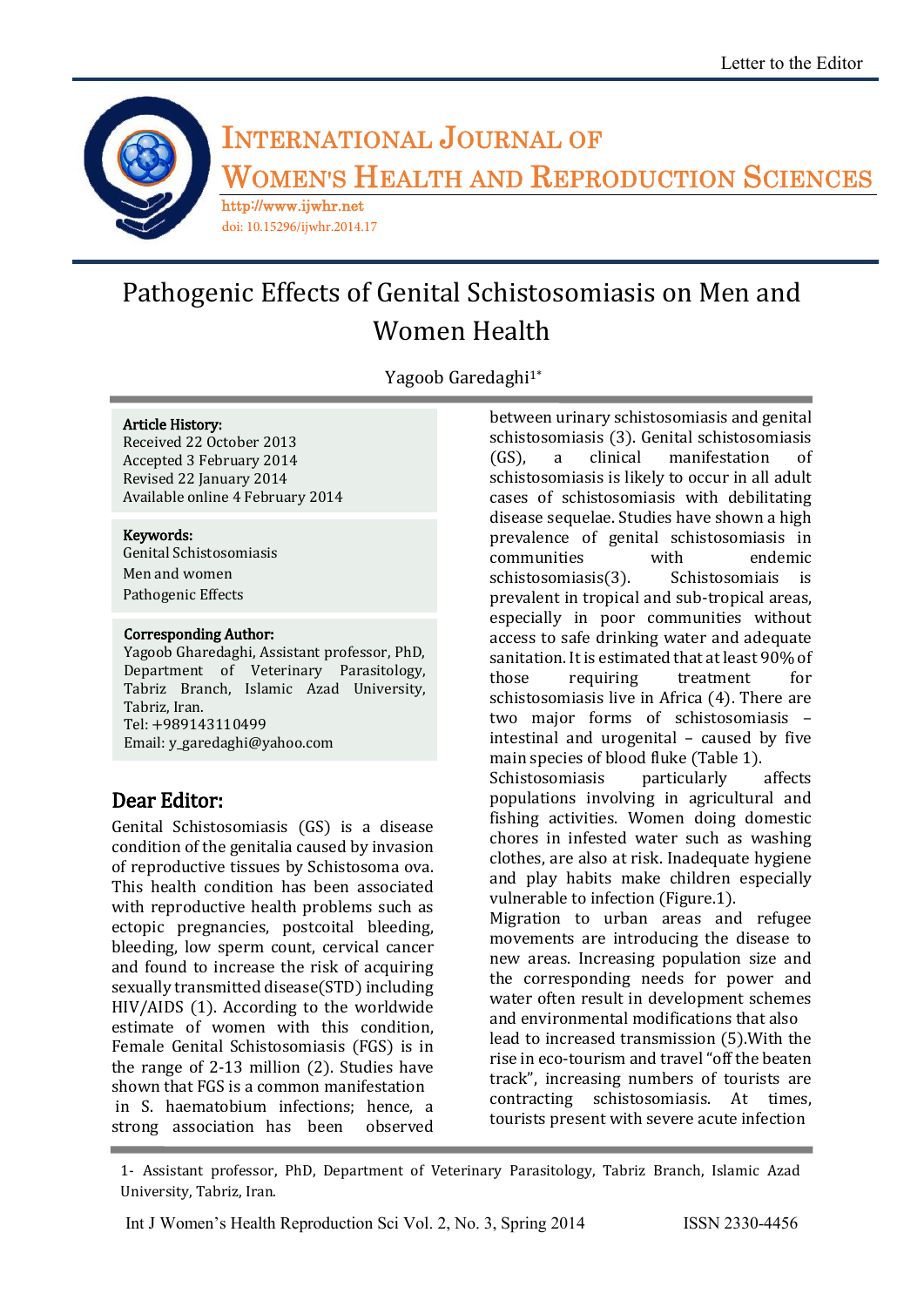and unusual problems, including paralysis (6,7).

Urogenital schistosomiasis is also considered to be a risk factor for HIV infection, especially in women (8). The tissue around both viable and dead S.haematobium eggs has increased vascularity and a high density of macrophages, lymphocytes, foreign body giant cells, eosinophils, neutrophils, plasma cells, Langerhans cells, fibroblasts, and multinucleated histiocytes (8,9). Even calcified eggs may induce the influx of immune cells and blood vessel proliferation, local bleeding and edema (10).

Symptoms of schistosomiasis are caused by the body reaction to the worm eggs, not by the worms themselves. Intestinal schistosomiasis can result in abdominal pain, diarrhea, and blood in the stool. Liver enlargement is common in advanced cases, and is frequently associated with an accumulation of fluid in the peritoneal cavity and hypertension of the abdominal blood vessels. In such cases, there may also be enlargement of the spleen (9).

The classic sign of urogenital schistosomiasis is haematuria (blood in urine). Fibrosis of the bladder and ureter, and kidney damage are sometimes diagnosed in advanced cases. Bladder cancer is another possible late-stage complication. In women, urogenital schistosomiasis may have some symptoms, including genital lesions, vaginal bleeding, dyspareunia (pain during sexual intercourse) and nodules in the vulva. In men, urogenital schistosomiasis can induce pathology of the seminal vesicles, prostate and other organs. This disease may also have other long-term irreversible consequences, including infertility.

The economic and health effects of schistosomiasis are considerable. In children, schistosomiasis can cause anemia, stunting and a reduced ability to learn, although the effects are usually reversible with treatment. Chronic schistosomiasis may affect personal ability to work and in some cases can result in death. In sub-Saharan Africa, more than 200 000 deaths per year are due to schistosomiasis (10).

Schistosomiasis is diagnosed through the detection of parasite eggs in stool or urine

specimens. Antigens detected in blood or urine samples are also indications of infection.

For urogenital schistosomiasis, a filtration technique using nylon, paper or polycarbonate filters is the standard diagnostic technique. Children with S. haematobium almost always have microscopic blood in their urine and this can be detected by chemical reagent strips.

The eggs of intestinal schistosomiasis can be detected in faecal specimens through a technique using methylene blue-stained cellophane soaked in glycerine or glass slides, known as the Kato-Katz technique.

For people living in low transmission or nonedemic areas, serological and immunological tests may be useful in showing exposure to infection and the need for thorough examination and treatment (11).

The control of schistosomiasis is based on large-scale treatment of at-risk population groups, access to safe water, improved sanitation, hygiene education and snail control.

The WHO strategy for schistosomiasis control focuses on reducing disease through periodic and targeted treatment with Praziquantel. This involves regular treatment of all people in at-risk groups. Groups targeted for treatment are:

• School-aged children in endemic areas

• Adults considered to be at risk in endemic areas, people with occupations involving in contact with infested water – such as fishermen, farmers, irrigation workers and women whose domestic tasks bring them into contact with infested water

• Entire communities living in highly endemic areas

The frequency of treatment is determined by the prevalence of infection or haematuria (in the case of urogenital schistosomiasis) in school-age children. In high transmission areas, treatment may have to be repeated every year for a number of years. Monitoring is essential to determine the efficiency of control interventions (12).

The aim of these interventions is to reduce disease; periodic treatment of at-risk populations improves mild symptoms and prevents infected people from developing severe and late-stage chronic disease.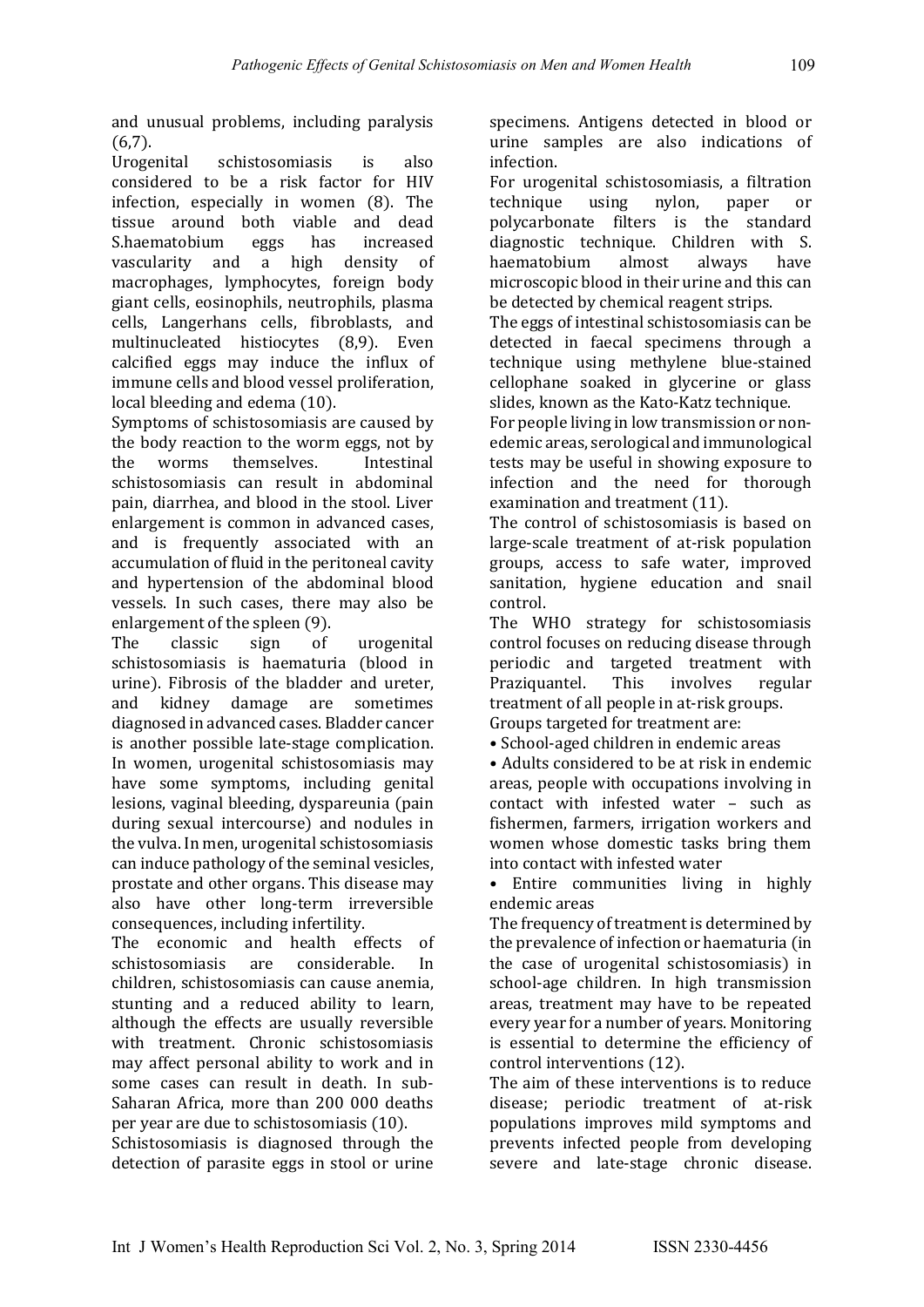However, a major limitation to schistosomiasis control has been access to Praziquantel. Available data show that only 10% of people requiring treatment were reached in 2011.

Praziquantel is the recommended treatment against all forms of schistosomiasis. It is effective, safe and low-cost. Even though reinfection may occur after treatment, the risk of developing severe disease is diminished and even reversed when treatment is initiated and repeated in childhood.

Schistosomiasis control has been successfully implemented over the past 20 years in several countries, including Brazil, Cambodia, China, Egypt, and Saudi Arabia. There is evidence that schistosomiasis transmission was interrupted in Morocco. Assessment of the status of transmission is being made in several countries.

Over the past 10 years, there has been scale up of treatment campaigns in a number of sub-Saharan countries, with national coverage achieved in Burkina Faso, Niger and Uganda.

In 2011, reports were received from 24 countries on preventive chemotherapy for schistosomiasis. The reported number of people treated for schistosomiasis increased from 12.4 million in 2006 to 28.1 million in 2011, down from 33.5 million in 2010 representing a decrease of 20% in the number of treated people. This was due to logistic reasons, unreliable funding for implementation , change of implementing contractors, inadequate capacity at country level, fewer countries reporting data and also fewer people treated in some countries which reported data (13).

WHO work on schistosomiasis is part of an integrated approach to the control of neglected tropical diseases. Although medically divers, neglected tropical diseases share features that allow them to persist in conditions of poverty, where they cluster and frequently overlap. WHO coordinates the strategy of preventive chemotherapy in consultation with collaborating centres and partners from academic and research institutions, the private sector, nongovernmental organizations, international development agencies and other United Nations organizations. WHO develops technical guidelines and tools for use by national control programs.

Working with partners and the private sector, WHO has advocated for increased access to Praziquantel and resources for implementation. A significant amount of Praziquantel, to treat more than 100 million children of school age per year has been pledged by the private sector and development partners (14).

### Acknowledgement:

The author would like to thanks Tabriz Branch, Islamic Azad University for the informational and scientific supports of this research.

| Forms of schistosomiasis   | <b>Species</b>             | Geographical distribution    |
|----------------------------|----------------------------|------------------------------|
|                            | Schistosoma mansoni        | Africa, the Middle East, the |
|                            |                            | Caribbean, Brazil,           |
|                            |                            | Venezuela, Suriname          |
|                            | Schistosoma japonicum      | China, Indonesia, the        |
|                            |                            | Philippines                  |
| Intestinal schistosomiasis | Schistosoma mekongi        | Several districts of         |
|                            |                            | Cambodia and the Lao         |
|                            |                            | People's Democratic          |
|                            |                            | Republic                     |
|                            | Schistosoma guineensis and | Rain forest areas of central |
|                            | related S. intercalatum    | Africa                       |
| Urogenital schistosomiasis | Schistosoma haematobium    | Africa, the Middle East      |

Table 1. Parasite species and geographical distribution of schistosomiasis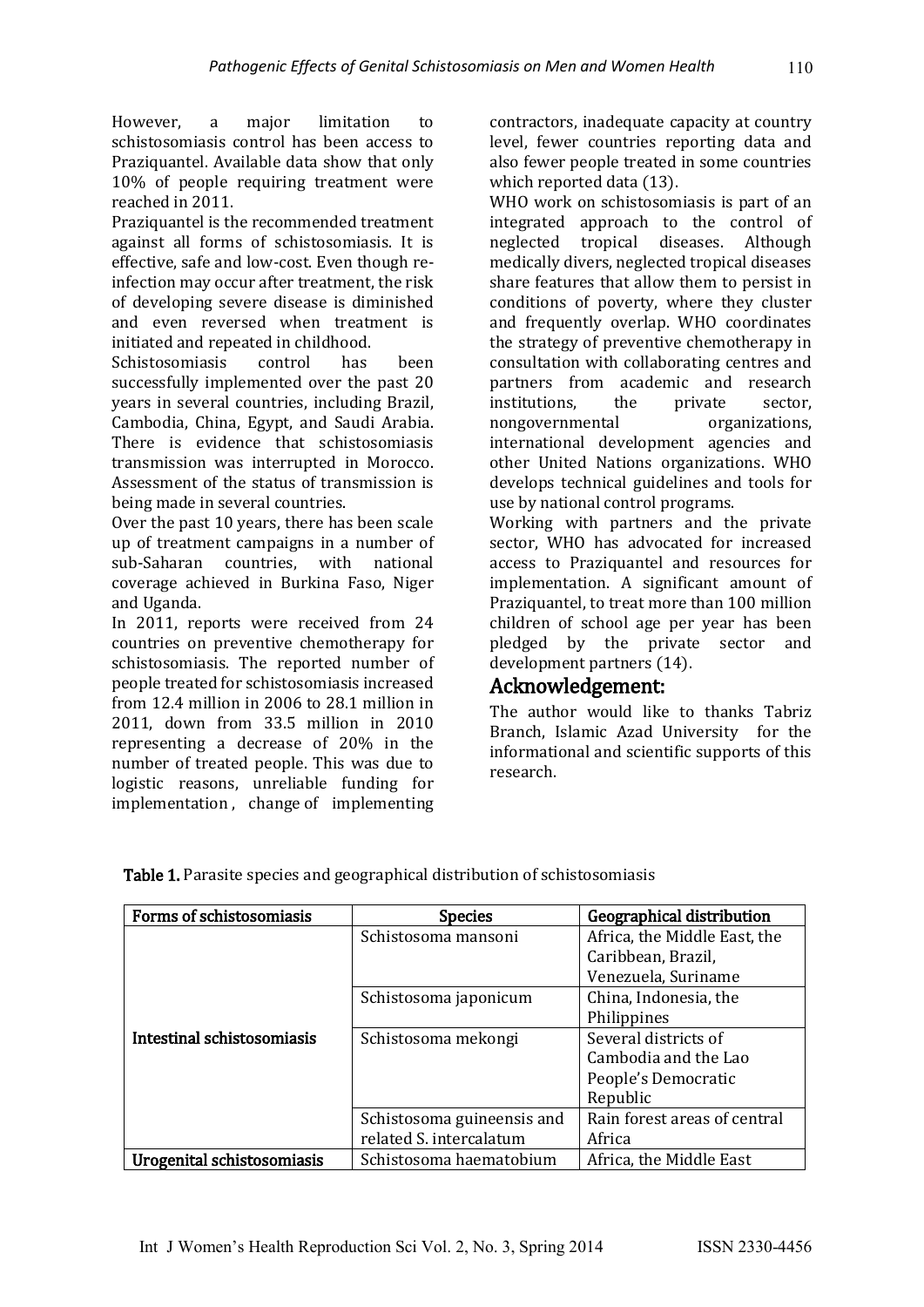

Figure 1. Life cycle of Schistosoma Haematobium

### References:

1. World Health Organization. Schistosomiasis, fact sheet No. 115, 2012. Available at: http://www.who.int/mediacentre/factsheets/fs115/en/ index.html. Accessed 26 August 2012.

2. Poggensee G, Feldmeier H. Female genital schistosomiasis: facts and hypotheses. Acta Trop. 2001; 79:193-210.

3. Kjetland EF, Leutscher PD, Ndhlovu PD. A review of female genital schistosomiasis. Trends Parasitol. 2012; 28:58-65.

4. Adegnika AA, Ramharter M, Agnandji ST, Ateba Ngoa U, Issifou S, Yazdanbaksh M, et al. Epidemiology of parasitic co-infections during pregnancy in Lambaréné, Gabon. Trop Med Int Health. 2010; 15:1204-9.

5. Ramharter M, Adegnika AA, Agnandji ST, Matsiegui PB, Grobusch MP, Winkler S, et al. History and perspectives of medical research at the Albert Schweitzer Hospital in Lambaréné, Gabon. Wien Klin Wochenschr. 2007; 119:8-12.